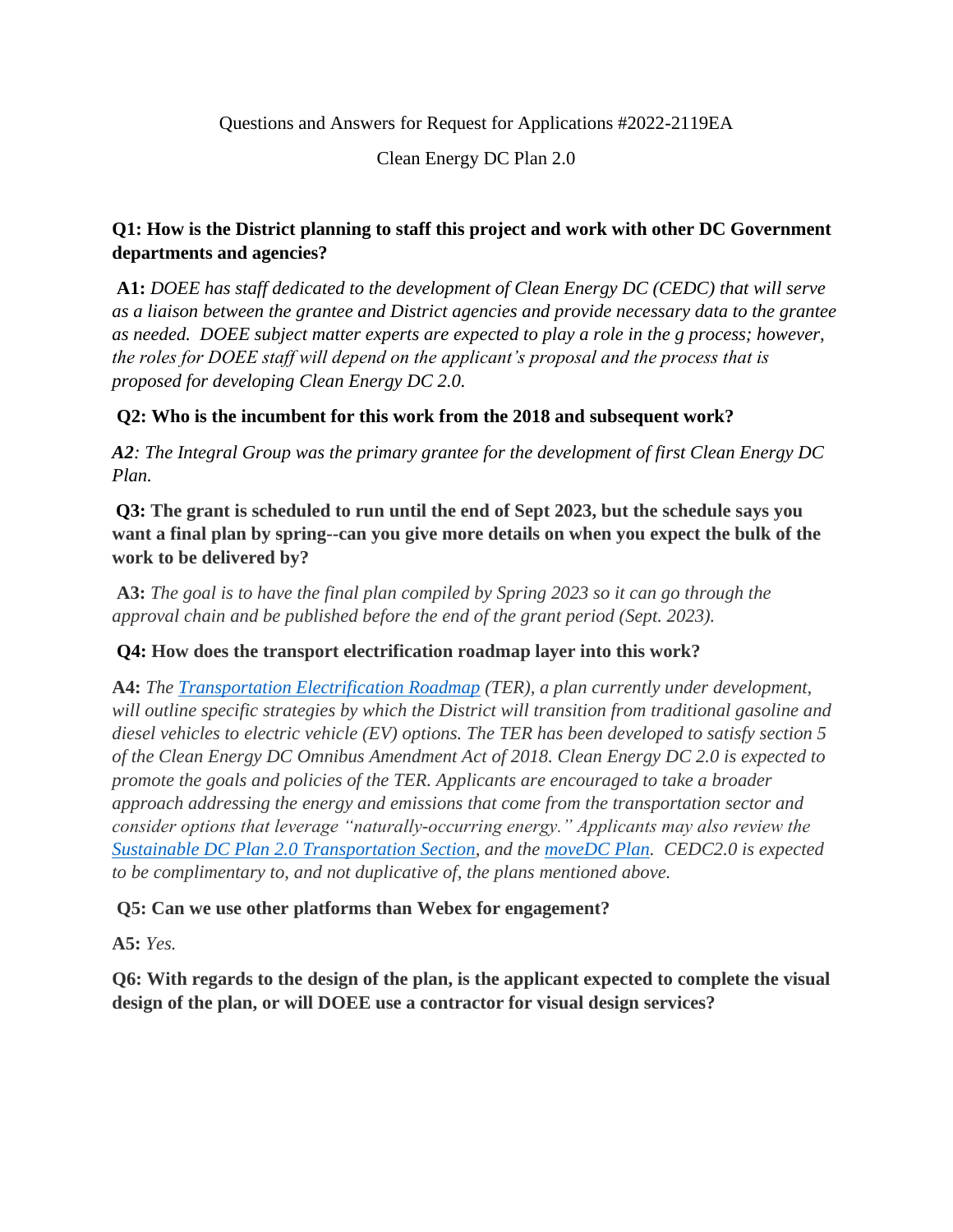**A6:** *The grantee is expected to design the interactive website (in consultation with DOEE staff including our technology staff). The website will include visual design elements provided by the grantee. For the full text plan, DOEE intends to will work internally for design services.* 

#### **Q7: For community engagement, will DC Government provide spaces for public engagement events?**

**A7:** *Yes.* 

#### **Q8: Does DDOE have access to translation and interpretation services or is the contractor expected to provide those?**

**A8:** *Yes, the contractor does not need to provide those services.*

# **Q9: Do you see a role for climate resilience in the 2.0 plan in addition to mitigation?**

**A9:** *Yes, CEDC is both the District's comprehensive energy plan and climate action plan, so resilience is expected to be a consideration in developing CEDC 2.0, Applicants may also review [Climate Ready DC,](https://doee.dc.gov/sites/default/files/dc/sites/ddoe/service_content/attachments/CRDC-Report-FINAL-Web.pdf) [Resilient DC](https://resilient.dc.gov/) and a [Energy Assurance Plan.](https://doee.dc.gov/sites/default/files/dc/sites/ddoe/publication/attachments/EAP%202018-2022-.pdf) Clean Energy DC2.0 is expect to be complimentary to, and not duplicative of, the contents of the city's primary resiliency documents.* 

# **Q10: What does a community-based process look like?**

**A10:** *DOEE is seeking proposals that define what this process looks like. However, the process is expected to have meaningful engagement with residents, including in the early stages of plan development. As stated in the RFA, the engagement strategy needs to include low-income and marginalized communities. DOEE staff will play a role in all the engagement activities.* 

# **Q11**: **Is it correct to assume that embodied carbon impacts are covered under the Carbon Free DC plans?**

**A11:** *Yes, [Carbon Free DC,](https://storymaps.arcgis.com/stories/034104405ef9462f8e02a49f2bd84fd9) is still in draft form, introduces embodied carbon goals. The existing Clean Energy DC Plan covers operational carbon, but the next plan is expected to address embodied carbon.*

# **Q12: When do you anticipate published responses to any questions that might come in on March 11?**

**A12:** *Responses will be published within two working days of the March 11 deadline.* 

# **Q13: Are you able to share the budget for this work?**

**A13:** At least *\$450,000 is currently allocated for this grant, as stated on the RFA website.* 

**Q14: Do you have an expected budget for how much of the \$450K would go towards community engagement? Or a sense of how much DOEE would have budgeted to support that effort?**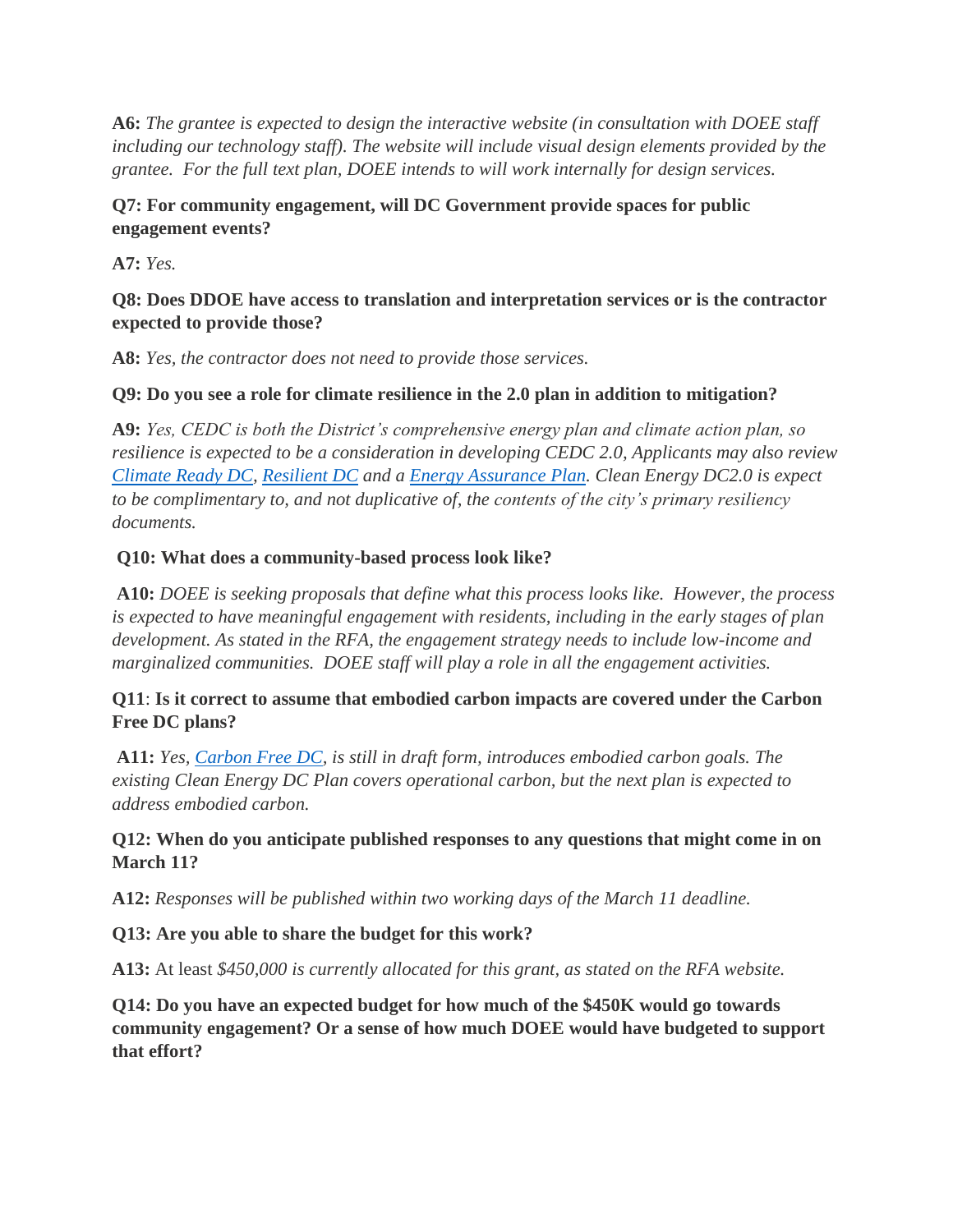**A14:** *DOEE will look to the applicant for suggestions on budget allocation for community engagement.*

**Q15: Will this informational session be recorded?**

**A15:** *Yes.*

# **Q16: Will further GHG Inventory data more recent than 2019 be available to the winning team?**

**A16:** *Yes, DOEE will publish a CY2020 inventory in summer 2022.*

**Q17: What is DOEE's perspective and plan on reporting annual GHG emissions reduction progress over the COVID-19 pandemic period?**

**A17:** *The District will continue to report annual citywide emissions and expects to have a 2020 inventory completed in summer 2022.*

**Q18: Will DOEE have a specific liaison with DC Public Service Commission (PSC**) **made available to the project team?**

**A18:** *Yes.*

**Q19: Should the team plan resource allocations for digital survey tools for community feedback, or does DOEE have paid access to any platform(s)?**

**A19:** *DOEE encourages applicants to provide suggestions on survey tools for community feedback.*

**Q20: Is it correct to assume that teams do not need to carry costs for hosting a digital tool on Tableau?**

**A20:** *Yes.* 

**Q21: Are regional transportation impacts expected to be included or excluded in the upcoming plan?**

**A21:** *DOEE will look to the applicant for suggestions, but transportation is expected to be included within the plan.* 

**Q22: Is the International Council for Local Environmental Initiatives (ICLEI) a tool that DOEE has or may consider for future GHG reporting and alignment with Metropolitan Washington Council of Governments (MWCOG) CAP?**

**A22:** *The District currently uses ICLEI's ClearPath tool to calculate its annual GHG inventories and works closely with MWCOG around the data and methodology for the inventories.*

**Q23: Does DOEE have a revised set of population growth projection data for a postpandemic District?**